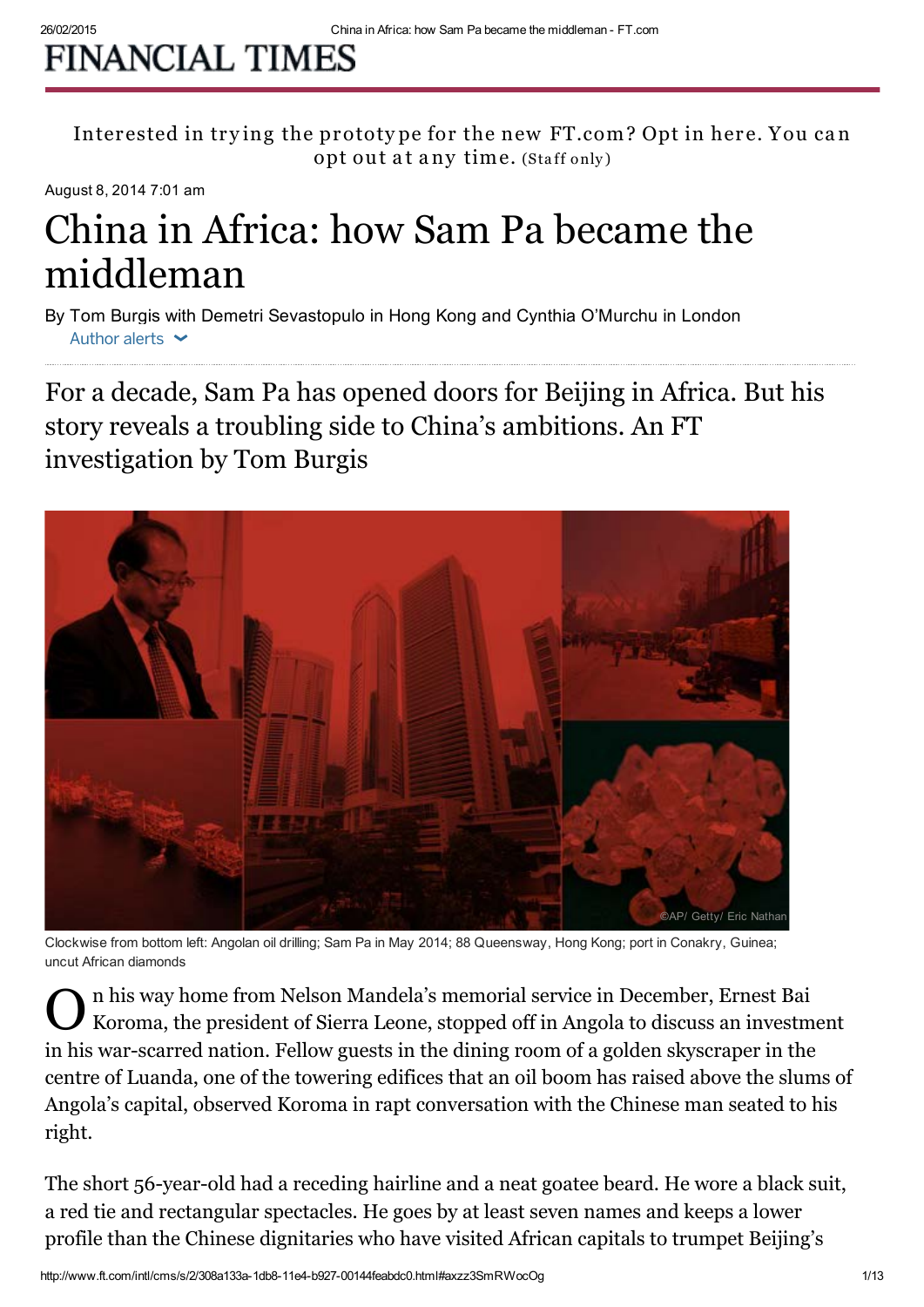burgeoning alliance with a continent whose oil and minerals have helped feed China's phenomenal economic growth. Most commonly, he is known as Sam Pa.

Over the past decade, Pa has risen from obscurity to clinch deals across five continents worth tens of billions of dollars. He has helped to build from scratch a sprawling network of companies linked by common owners, directors and a registered address at 88 [Queensway](http://www.ft.com/cms/s/0/22bb91d2-c5f6-11e1-b57e-00144feabdc0.html?siteedition=uk) in Hong Kong. Those who have followed the network's evolution have dubbed it the "Queensway group".

The group is in business with BP, Total and the commodity trader Glencore; it boasts interests stretching from Indonesian gas and oil-refining in Dubai to luxury apartments in Singapore and a fleet of Airbus jets; it is active in North Korea and Russia. It comprises a web of private and offshore companies underpinning two main enterprises: China Sonangol, which is principally an oil company (although it also owns the former JPMorgan building opposite the New York Stock Exchange on Wall Street) and China International Fund, an infrastructure and mining arm, whose flag flies above the entrance to Luanda's golden skyscraper. To resource industry insiders who have encountered it, Pa's multinational operation is both a "ghost" and "a heck of an empire".

That empire has its foundations in Africa, where the Luanda skyscraper serves as its resplendent base. Pa is not listed as a shareholder or director of any Queensway company but he does act as the network's representative in meetings with presidents, sheikhs and tycoons. He has garnered power and wealth by making himself a middleman in China's courtship of Africa – the development that has transformed the politics and prospects of the world's poorest continent more dramatically than anything since the end of the cold war.

Chinese officials have repeatedly denied any link between their government and the Queensway group's activities in Africa. But a Financial Times investigation, based on corporate records, leaked documents and interviews on four continents, has established that Pa and his associates have connections to powerful interests in Beijing, including Chinese intelligence and state-owned companies. The Queensway network has played a pivotal role in advancing China's African quest.

Queensway group companies have made themselves a partner of choice for the repressive regimes that control some of Africa's most resource-rich states, where corruption traps millions in poverty while their rulers amass extraordinary wealth – from Robert Mugabe's Zimbabwe and a murderous junta in Guinea to the corrupt petro-states of [Angola](http://www.ft.com/cms/s/0/4c773f3a-e430-11e3-8565-00144feabdc0.html) and Nigeria. It is a strategy that this year earned Pa a place on a US sanctions list.

Pa has not responded to requests for comment on this story. On two occasions in phone conversations, he promised, in accented English, to call back but never did. I tracked down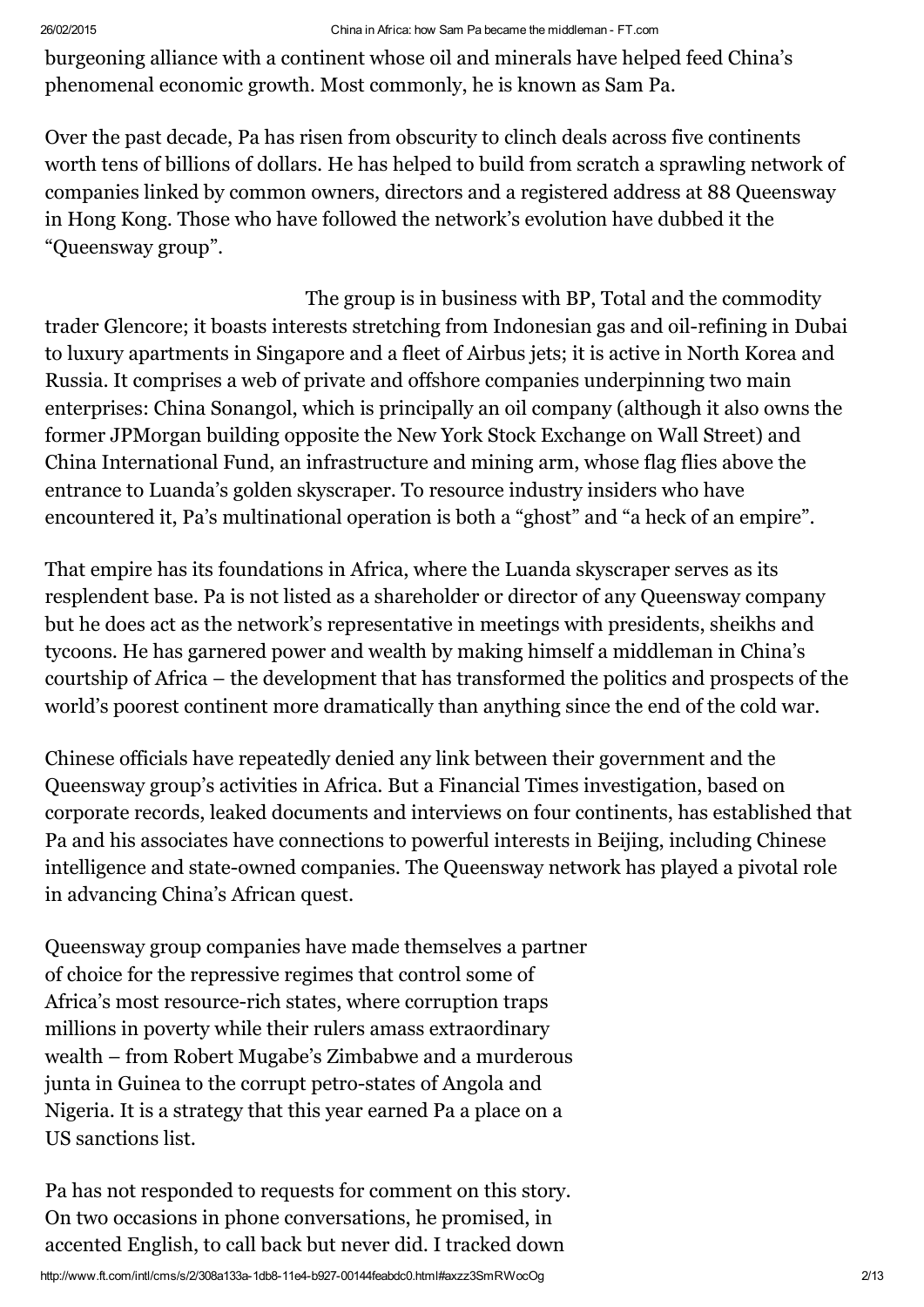representatives from Queensway companies in Harare, Conakry and Luanda but they declined interview requests. In May, I visited the shimmering office tower at 88 Queensway in Hong Kong where the companies are registered. I was informed by company personnel that no one would speak to me and was told to leave. Jee Kin Wee, head of legal for China Sonangol's arm in Singapore, responded to several emails but did not address questions about the interconnections between companies that bear China Sonangol's name. A detailed list of questions to Jee from the FT triggered a [three-page](http://im.ft-static.com/content/images/f45e2f26-1cff-11e4-b4c7-00144feabdc0.pdf) letter on company letterhead, signed China Sonangol. The letter responded specifically to four of the 52 questions raised by the FT.

China Sonangol, in its response, said: "Due to confidentiality agreements and our legitimate desire for privacy, which private companies are entitled to, we will not be providing you with any additional information than is necessary [sic]. We do



Sam Pa signing an oil refinery deal in Dubai, September 2013

however reserve our rights to pursue legal remedies if you repeat or publish defamatory statements." The letter adds: "We are not a listed company and the Law does not require us to disclose all our business dealings in the same manner as listed companies."

Beijing and its African allies have been at pains to portray their relationship as one of mutual upliftment. China has built roads, railways and bridges. China-Africa trade increased tenfold over the past decade to \$200bn annually. According to Fitch Ratings, in the decade to 2010, loans to African countries by China's main state bank for overseas finance reached \$67bn, outstripping African lending by the World Bank. Washington this week sought to reassert its influence with a White House summit for African leaders, many of whom have been wooed by Chinese largesse. Yet the story of Pa and the Queensway group exposes another side of China's dealings in Africa – one that heralds not a new dawn but the risk of perpetuating past misrule.

## . . .

There are differing and incomplete accounts of Sam Pa's past. It appears that he was born in mainland China in 1958 and moved to Hong Kong as a child. A Chinese national, he also holds Angolan citizenship. He has two children. Hong Kong corporate records show that in the 1990s he was involved in business ventures that fizzled out.

Pa has risen from obscurity to clinch deals across five continents worth tens of billions of dollars

Around the turn of the millennium, after reforms that began in 1978 kick-started the Chinese economy, President Jiang Zemin launched a "go out" policy. China's state-owned companies were sent forth in search of natural resources, markets for Chinese goods and construction projects for Chinese labourers. Africa was ripe with potential for all three. But it was unfamiliar terrain for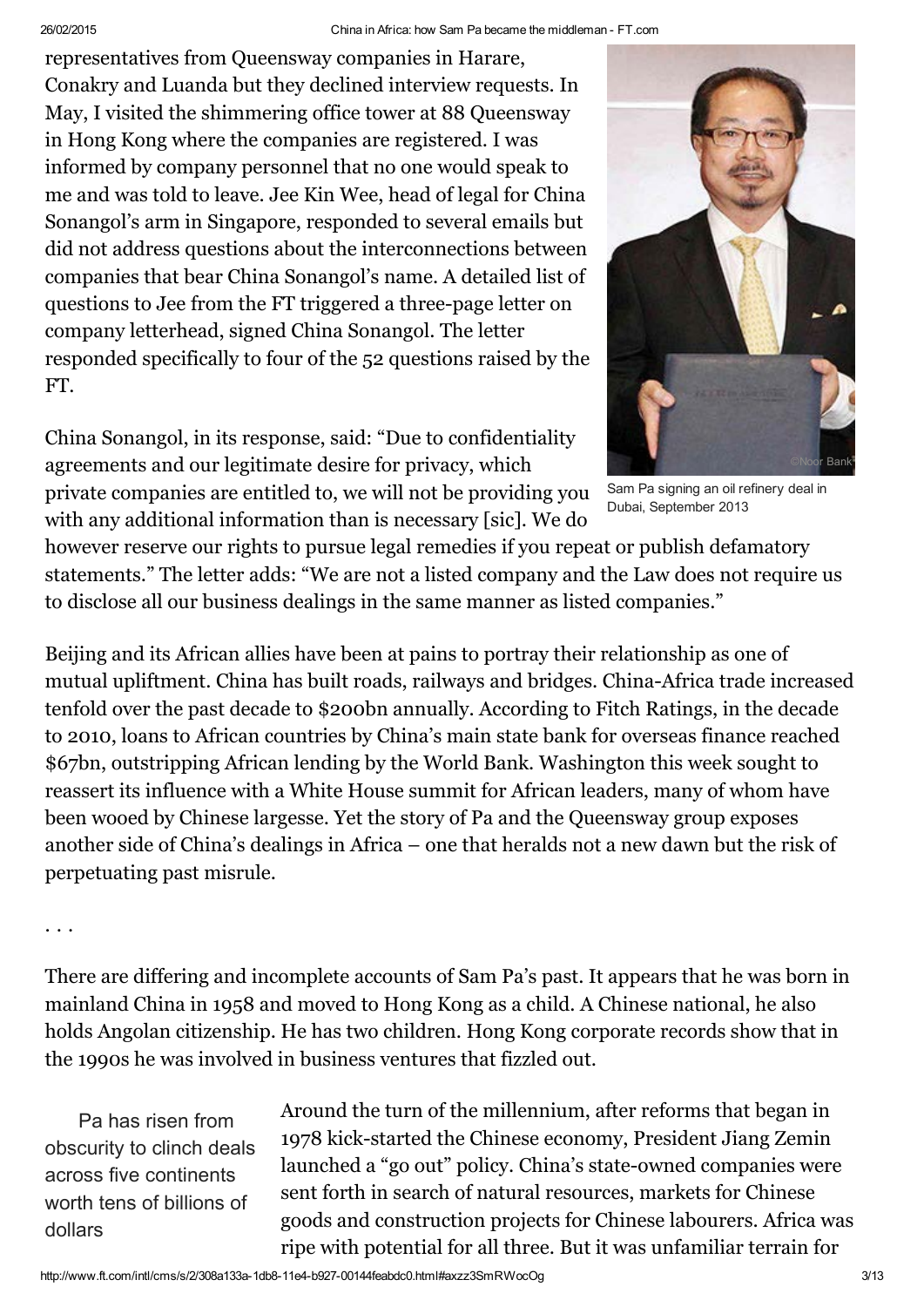[Tweet](javascript:void(0)) this quote

Beijing's mandarins. They needed go-betweens who could open doors in African capitals – a once-in-a-generation opportunity

for men and women with the connections, guile and appetite for risk to harness their fortunes to China's desire for African treasure.

Pa possessed both devotion to the cause and, despite an occasionally explosive temper, the charm to forge ties with decision makers. "He's a very serious and intense individual at times," Mahmoud Thiam, a former UBS banker who worked with Pa when Thiam was Guinea's mining minister, told me. "He has a very ideological view about the role China should play in the world. But he can joke and be personable."

In early 2003, Pa arrived for a meeting at the Lisbon office of Helder Bataglia. Bataglia was born in Portugal but grew up in Angola, where he became one of the biggest private investors before widening his interests into other frontier markets. Bataglia recalls that Pa said he wanted to form a joint venture to hunt for deals in South America and Africa. "Listen, it's fantastic," Bataglia replied. "We would like to help because China is very important to the development of these continents. But we need to know more about you." So, Bataglia told me in an interview this year, Pa took him to China.

The delegation was received in the protocol area of Beijing's airport, Bataglia recalls. Pa laid on official dinners and meetings with representatives of China's state-owned companies. "They [said] exactly what Pa said to us: 'Let's co-operate because we lack experience in this field.'" In a land where personal connections are everything, Bataglia was left in no doubt as to the strength of his new acquaintance's credentials: "Of course I thought Sam worked for the government."

But it was not so straightforward. I asked Bataglia what he had gathered about Pa's past. "His background, I thought, was in the secret services – that he had a mission now to expand China into the world." Pa offered few details, referring only to his time in "the service", Bataglia recalls.

According to a person who has been close to African intelligence agencies and arms dealers for years and who asked not to be identified, Pa was working for the external branch of Chinese



Private investor Helder Bataglia, who formed a partnership with Pa to seek deals in South America and Africa

intelligence as early as the 1980s. This person recalls encountering Pa during this period, while he was operating under another name. "All his life he's worked in Chinese intelligence," this person says. "Sam is a big player in arms in Africa. Oil, diamonds and weapons go together. Everyone who was in intelligence at that time, they went into business."

Impressed by Pa's ability to open doors in China, Bataglia agreed to form a partnership with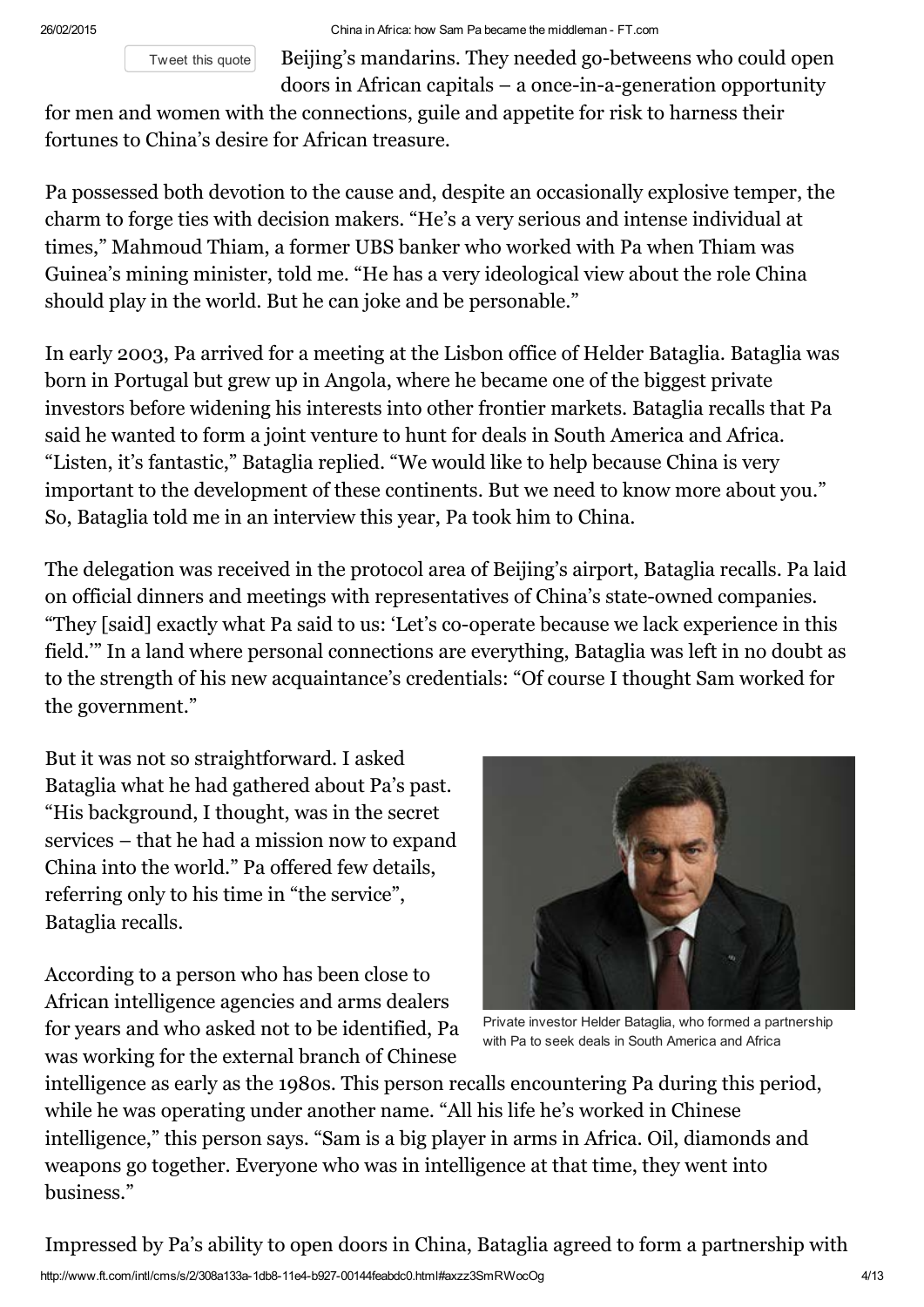him and the band of associates he had begun to assemble. After first seeking energy and infrastructure deals in South America, they turned their attention to Angola.

After three decades of on-off civil war fuelled by oil, diamonds and superpower rivalry, Angola lay in ruins. As the forces of José Eduardo dos Santos – Angola's president since 1979, four years after independence from Portugal – finally ground down the Unita rebels, he appealed for funds to aid reconstruction. Western donors were wary of extending funds to a regime with a reputation for corruption. Dos Santos needed an alternative. He looked east. Pa found himself in the right place at the right time.

By cultivating Vicente and Sonangol, Pa opened a gateway to the inner circle of the regime that has Africa's rising oil power firmly in its grasp

Pa appears to have amassed African contacts during his years in Chinese intelligence. "Sam told me that 10 or 15 years ago he was in Angola," Bataglia recalls, referring to their first meetings in 2003. "In that time, to go to Angola, it must be for official purposes." Pa told Bataglia that he had met Dos Santos but did not elaborate on his Angolan mission. The intelligence veteran told me that Pa was involved in Chinese arms sales to Dos Santos's government in the later years of the civil war. I could not substantiate what role, if any, Pa played, in part because even

some of the best-informed experts on the arms trade regard Chinese arms sales in Africa as opaque.

By the end of the Angolan civil war in 2002, Dos Santos's emissaries were laying the groundwork for a multibillion-dollar pact that would be China's first megadeal in Africa. Cheap Chinese credit to be repaid in oil would fund roads, railways and housing, a resources-for-infrastructure bargain that experts would come to call "Angola Mode" as it was replicated elsewhere. Angola would emerge as China's biggest supplier of crude after Saudi Arabia.

China's deal with Angola was billed as a pact between two states. But in the shadows, a parallel deal had taken shape, melding private interests with state power.

As the diplomatic channels between Luanda and Beijing deepened, Helder Bataglia and Sam Pa had the connections in both capitals to carve out a role for themselves as go-betweens. Bataglia says he was content to help bring the two nations together to hasten Angolan reconstruction and that his partnership with Pa lapsed soon thereafter. Before then, though, he and Pa had returned to Beijing in late 2003. Bataglia recalls that they were granted an audience with Zeng Peiyan, a vice-premier who would become the outward face of China's relationship with Angola when he flew to Luanda in 2005 and signed agreements for Sino-Angolan co-operation in everything from technology to minerals. Bataglia recalls that when he and Pa met Zeng in Beijing, their delegation had an extra member – Manuel Vicente, the urbane head of Angola's national oil company, Sonangol. (Pa did not respond to questions about this meeting; Vicente declined to answer them; Zeng could not be reached.)

Vicente is a chunky, affable man. But beneath

http://www.ft.com/intl/cms/s/2/308a133a-1db8-11e4-b927-00144feabdc0.html#axzz3SmRWocOg 5/13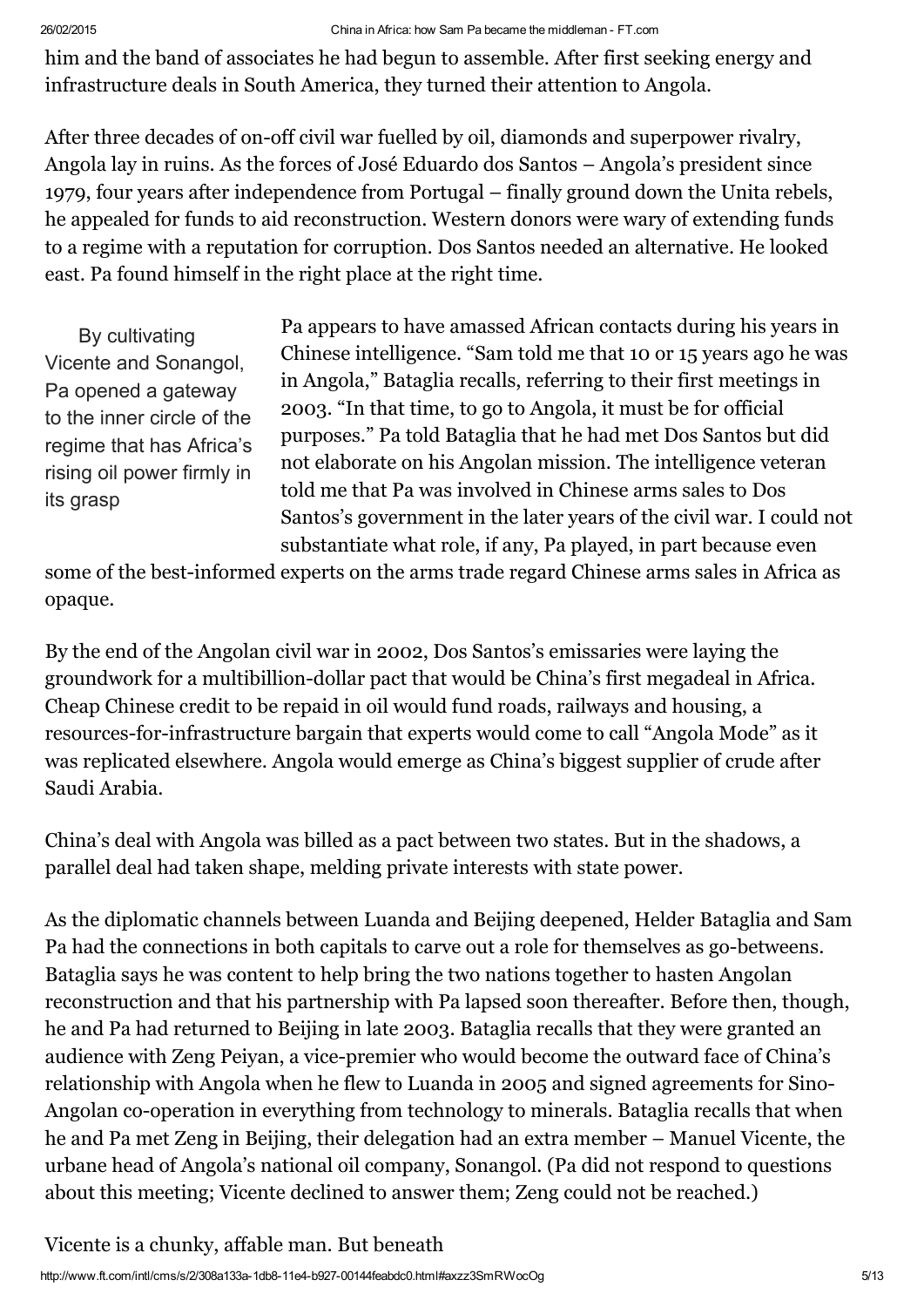his cheery demeanour is a tough negotiator who drives a hard bargain with the foreign oil companies that have spent tens of billions of dollars to tap Angola's crude. When I interviewed him in 2012 at Luanda's hilltop presidential enclave, he had recently been promoted to a powerful new post in charge of economic co-ordination. Before long, he would be vice-president, tipped as a potential heir to Dos Santos.



Manuel Vicente, Angola's vice-president and the former head of Sonangol, Angola's national oil company, whose fortunes he transformed during his 12-year stewardship

In Vicente's 12 years in charge of Sonangol, it

had become the continent's most formidable homegrown oil company – and, in the words of Paula Roque, an Angola expert writing for South Africa's Institute for Security Studies, the "chief economic motor" of a "shadow government controlled and manipulated by the presidency". That motor has plenty of fuel: when, in 2011, the International Monetary Fund discovered a \$32bn discrepancy in Angola's national accounts, it said the bulk of the missing funds had flowed through Sonangol on Vicente's watch.

By cultivating Vicente and Sonangol, Pa opened a gateway to the inner circle of the regime that has Africa's rising oil power firmly in its grasp.

In late 2003, Royal Dutch Shell put up for sale its half of an Angolan oil venture with BP. The prospect, known as Block 18, was shaping up to be a prodigious offshore discovery and it attracted rival bidders. Vicente decided that, rather than let the stake pass directly to another foreign oil company, Sonangol would exercise its right to buy it for itself and bring in partners of its own choosing. "We looked for a partner in China to join us and to get that stake and that's why we formed this company."

Pa's ability to put on a display of top-level access in Beijing has been crucial in persuading African rulers that he was a man with the clout to pull off the big deals

Most news reports at the time simply recorded that, in late 2004, Sonangol acquired Shell's stake in partnership with Sinopec, granting the giant state-owned oil company its first taste of Angola's crude. Favouring a Chinese company made sense: Beijing had agreed its initial \$2bn loan to Angola just months earlier. But there was more to the deal than met the eye.

In August 2004, months before the Block 18 deal was completed, a new company was registered in Hong Kong. It was called China Sonangol International Holding Limited. Another company –

also registered to an address at 88 Queensway, Hong Kong – was allocated 70 per cent of China Sonangol's shares. It was owned by two of Pa's associates and a Chinese businessman who says he helped broker the deal. The remaining 30 per cent stake was allocated to Sonangol, the Angolan state oil company over which Manuel Vicente presided. It was Pa's nascent Queensway group – not, at first, Sinopec – that was the prime mover in the Block 18 transaction. "They got the loan, we paid Shell," Vicente told me. "It was, let's say, 800-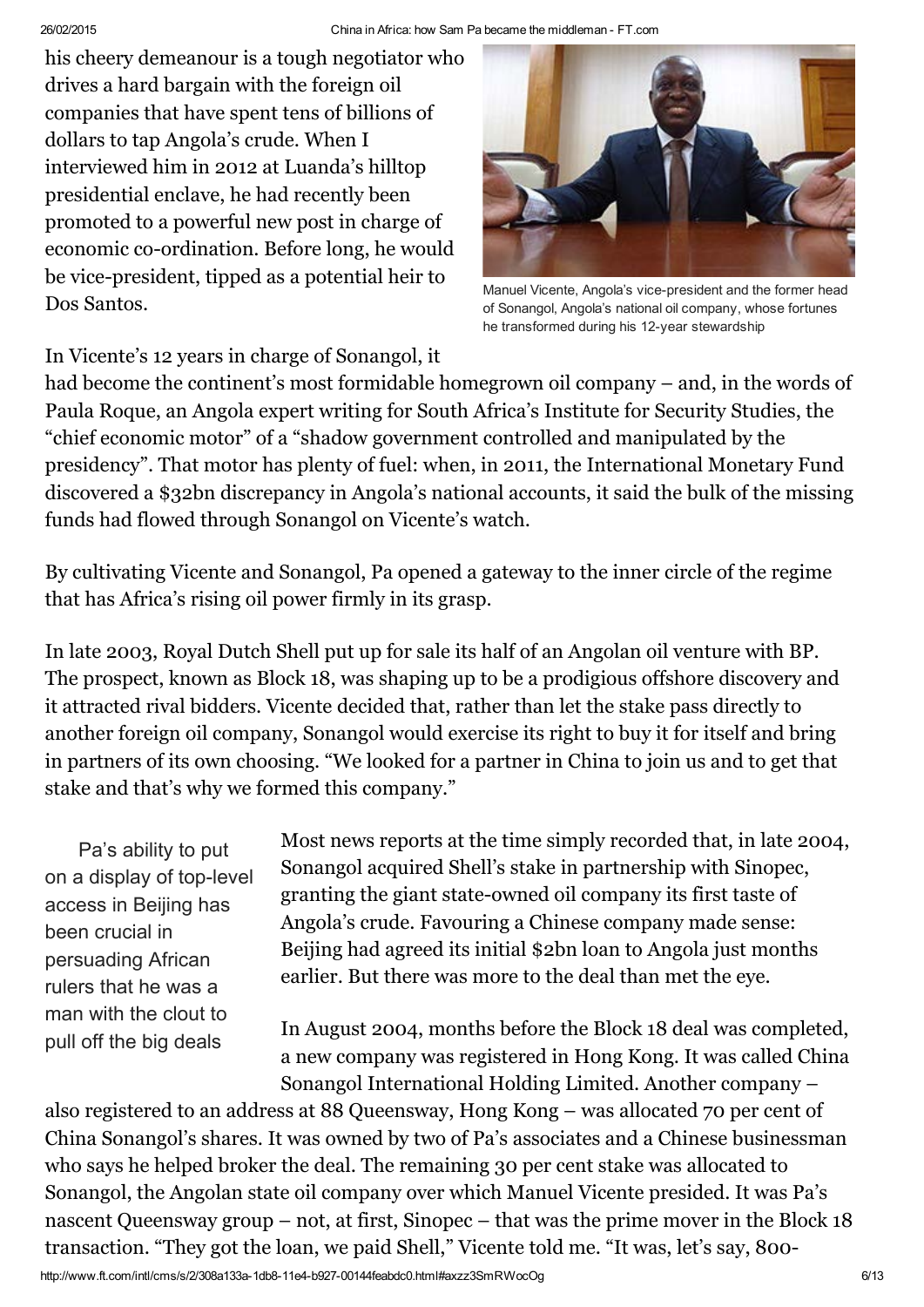## 26/02/2015 China in Africa: how Sam Pa became the middleman - FT.com

something [million dollars]. And after that, later on … we called Sinopec."

When the deal for Shell's Block 18 stake was completed, the new owner was a company called Sonangol Sinopec International – ostensibly no more than a partnership between state-owned oil companies from Angola and China. But Angola's interest was held not directly by the state oil company but by China Sonangol, its joint venture with Pa's Queensway network. In 2007, the crude started to flow. By 2010, according to a valuation by Sinopec, the Queensway group's interest in Block 18 was worth \$960m. Today, the project produces 180,000 barrels of oil a day, one-tenth of Angola's output.



The shoreline in Luanda, Angola's capital, where heavy-lifting cranes serve as reminders of the country's booming oil industry

Pa had planted the Queensway flag in Africa. Mirroring Beijing's tactics, he offered infrastructure packages to complement resources deals. In 2005, China International Fund, another company registered to the Queensway address but this time wholly owned by Pa's associates, raised \$2.9bn for projects ranging from a new airport in Luanda to drainage works, according to the Angolan finance ministry. Much of the work was farmed out to Chinese state-owned groups.

With his crude and contracts, Pa had put himself in lockstep with China's advance into Africa. But soon he would face a crisis that would bring his fledgling corporate empire to the brink of disaster.

. . .

When he set out to make his fortune, Sam Pa's principal ally was a thoroughbred member of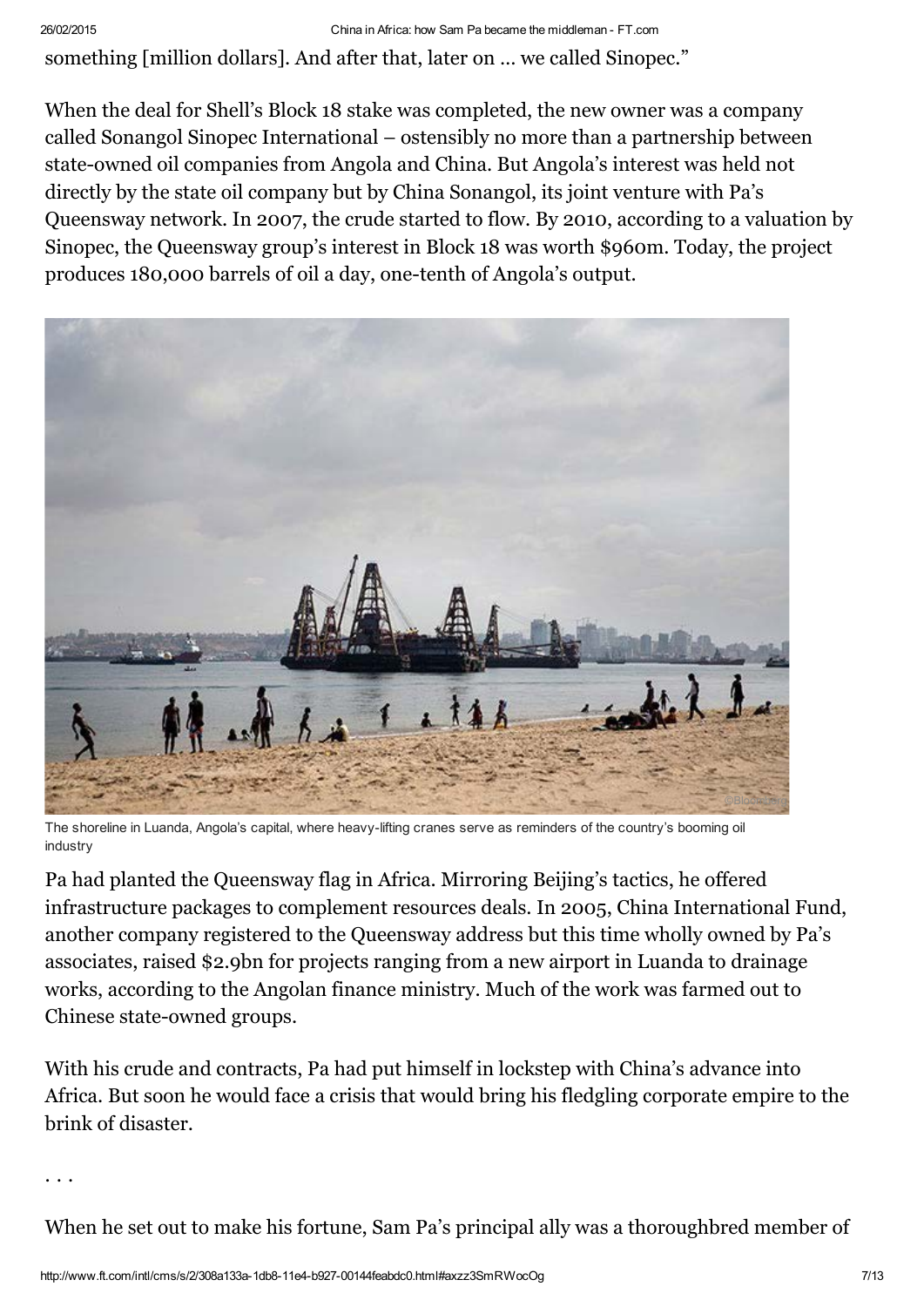China's ruling class.

Lo Fong-hung is a petite woman with dark hair worn in a bob. According to people who have met her, she exudes authority. When she appeared on Hugo Chávez's weekly television show in 2004, during a trip to Latin America to scout for deals with Helder Bataglia, the Venezuelan leader declared that she was the daughter of a Chinese general. She is married to Wang Xiangfei, a former professor of finance at China's elite Renmin University, who held several top posts at China [Everbright](http://www.ft.com/cms/s/340e0e24-1b8a-11e4-b649-00144feabdc0.html) Group during 23 years at the state-owned finance house. He has also sat on prestigious Chinese boards, as well as holding positions in Queensway companies.

A western businessman who dined with Lo, Pa and their subordinates in Hong Kong recalls: "She didn't give off any impression other than a sense of power. She just sits there and listens. Sometimes things are whispered to her." Mahmoud Thiam, the former Guinean mining minister, says: "Everything indicated that [Pa] was the boss. But you got the sense that if he wanted to get rid of Lo, he could not."

Lo owns 30 per cent of the shares in New Bright International Development, the company at the apex of the Queensway group's corporate structure. The remaining 70 per cent of New Bright's shares are held by a woman called Veronica Fung. She lacks the credentials of Lo and Wang but she has one important relationship – to Pa himself.

Fung's sole recorded role in business prior to the formation of the first Queensway companies was as a partner in a Hong Kong business venture with Pa. She has been described in press reports and by people who have studied the Queensway group as Pa's wife or girlfriend, a proxy for his interests. (In its letter to the FT, China Sonangol declined to clarify their relationship; other representatives of companies at the Queensway address, including Fung, Lo and Wang, did not respond to questions from the FT.)

None of Pa's aliases appears in the shareholder registers filed by Queensway companies. Indeed, their lawyers insist he is not formally an employee, merely an adviser, even though he has been described by Dubai's government as the chairman of China Sonangol and by Sierra Leone's presidency as the vicechairman of China International Fund. (China



88 Queensway in Hong Kong, the address to which the Queensway group companies are registered

Sonangol, in its letter to the FT, said that Pa is not the chairman of the company – that position is held by the head of Sonangol.)

Pa's ability to put on a display of top-level access in Beijing has been crucial in persuading African rulers that he was a man with the clout to pull off the big deals. In 2004 he struck his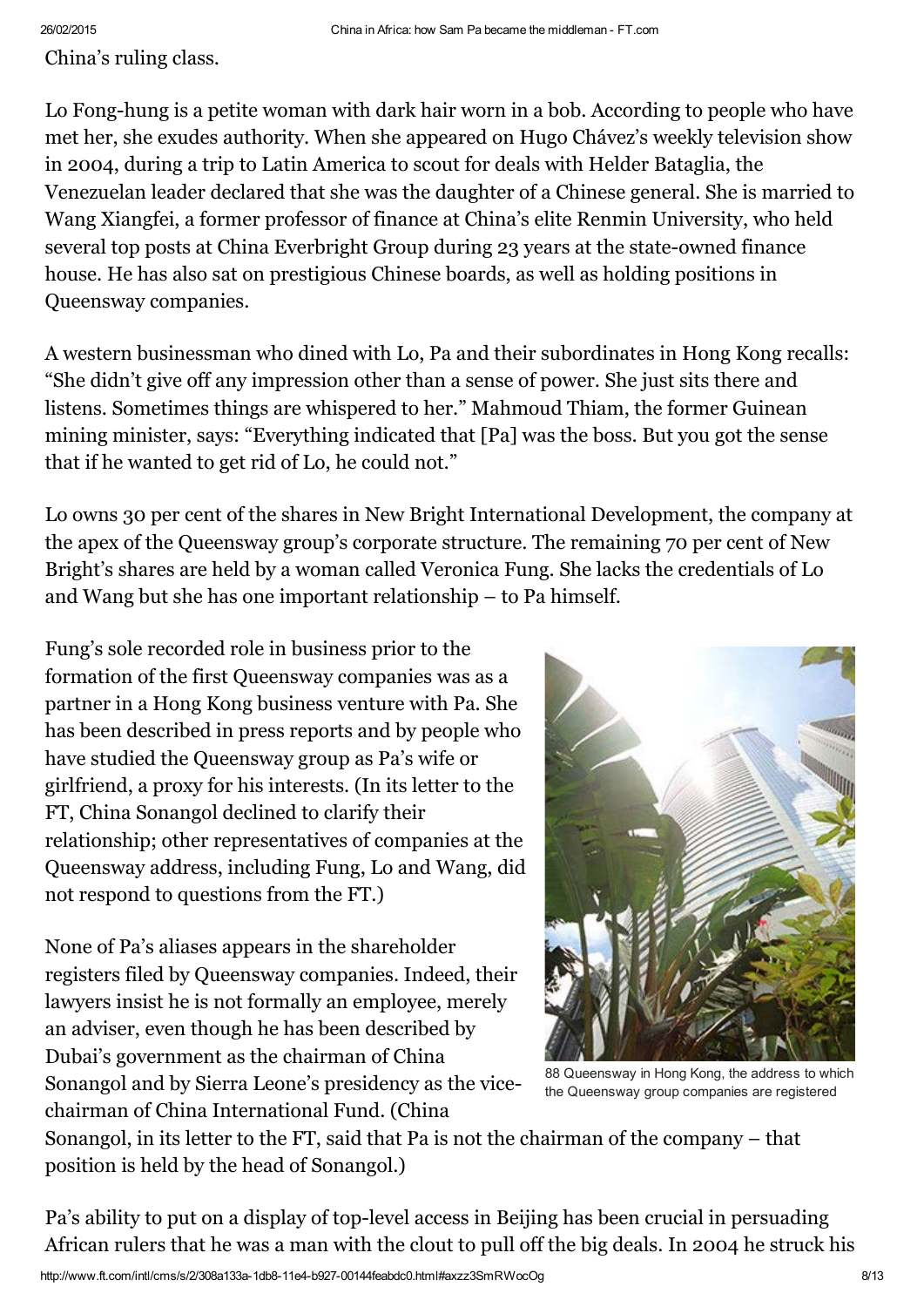first Angolan oil deal, followed a year later by China International Fund's infrastructure contracts. But then came 2007.

That was a year of upheaval within the Chinese elite, as factions tussled ahead of the Communist party's five-yearly leadership transition. The head of Sinopec, the state oil company that the Queensway group had brought to Angola, was forced to resign amid a corruption scandal. Zeng Peiyan, the vice-premier whom Helder Bataglia recalled meeting in Beijing with Sam Pa and Manuel Vicente, retired.

Pa's fortunes appeared to be on the wane. There were signs of alarm in Beijing about the freewheeling style with which he had amassed business interests with ties to Chinese stateowned groups. When China International Fund's slew of infrastructure projects in Angola ran short of funds in 2007 and stalled – potentially imperilling Chinese relations with a country that was fast becoming a vital oil supplier – the Ministry of Commerce in Beijing warned Chinese companies to steer clear. According to state media and leaked correspondence, securities regulators in China and Hong Kong launched probes into suspected insider trading related to a \$5bn Angolan construction contract awarded by China International Fund to a Chinese engineering group.

But then there came a reminder to China's powerbrokers that, even if they were wary of Pa, they needed him.

In October 2007, the same month that China's Communist party convened for its leadership conclave, Angola's Block 18 started pumping oil. Sinopec enjoyed a share of the crude – but only because it had secured an interest in the block through its joint venture with Pa's Queensway group and Angola's state oil company. "Sinopec saw it as a short-term joint venture to get in, but then [Sinopec] realised they were locked in," says Alex Vines, who, as head of the Africa programme at the UK's Chatham House think-tank, has interviewed Chinese oil executives during years of research into the Queensway group. All of the oil rights that the Angolan authorities have subsequently granted to Sinopec have been awarded to this joint venture.

Block 18 was just the beginning. China Sonangol, the Queensway group's partnership with Angola's state oil company, was granted direct and indirect stakes in a dozen more Angolan oil prospects, becoming a partner to Total of France, Eni of Italy and ConocoPhillips of the US among others. It became the conduit for crude cargoes sent to China as repayments for multibillion-dollar finance packages, the terms of which were closely guarded. China's ambassador in Angola told American officials that China International Fund's Hong Kongbased owners – a reference to Pa's Queensway



Robert Mugabe in 2013: in April this year Pa's seven names were added to the US list of people subject to sanctions for supporting the Zimbabwean regime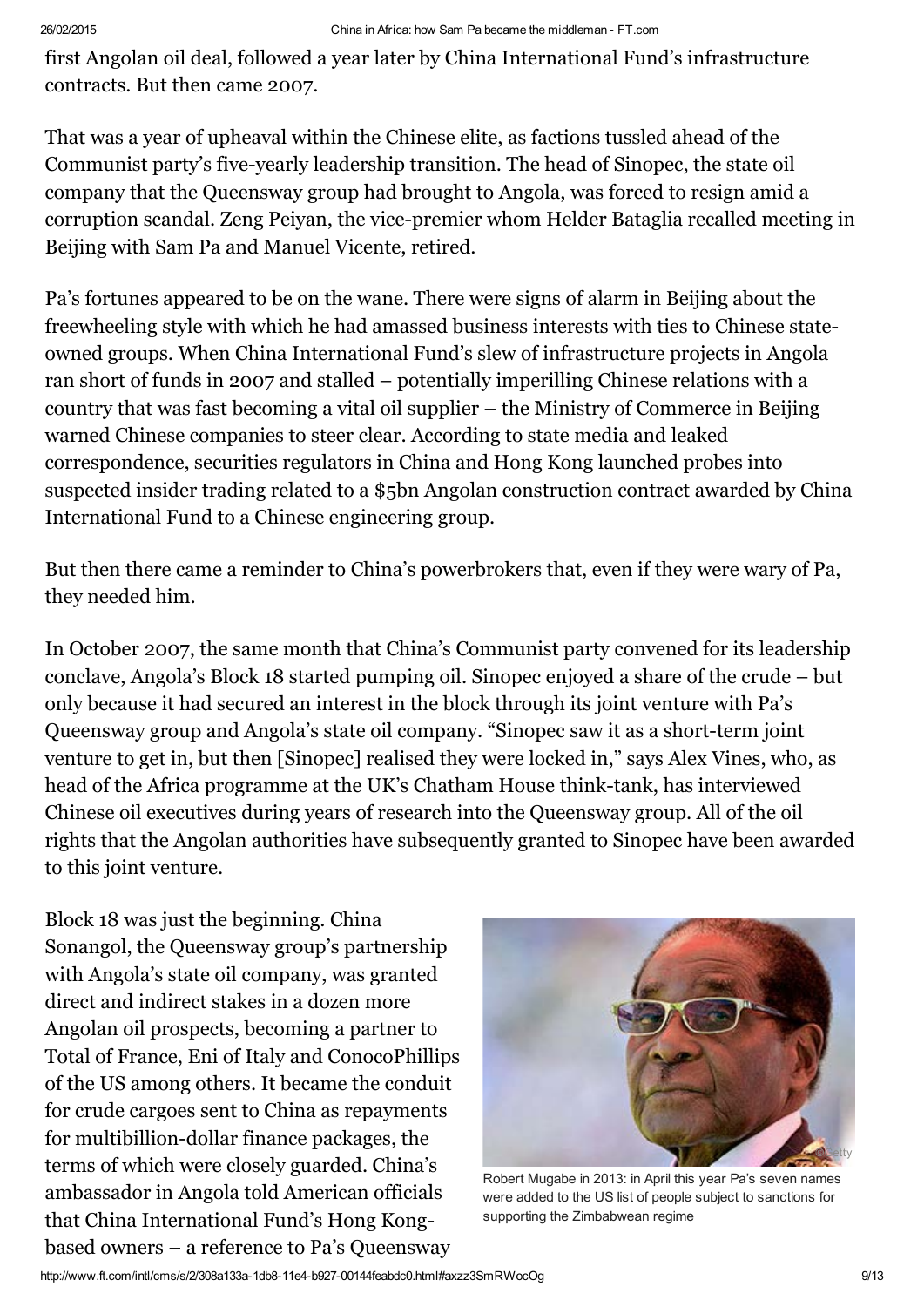network – had developed a "close relationship" with President Dos Santos, according to a 2009 US diplomatic cable published by WikiLeaks.

Isaías Samakuva, leader of Unita, the former rebel group that is now the main opposition party, echoes those who describe China Sonangol as "a government within a government". "I think it is the key to all the support that is given to Mr Dos Santos, to his rule," he told me. I asked how that support for the regime worked. "We can only speculate. Everything is in the dark."

The use of offshore tax havens helps to maintain that darkness. In 2012, the network's stakes in China Sonangol and in China International Fund were switched from a Hong Kong holding company to a vehicle called Magic Wonder Holdings, company filings show. Scant public information is available about this company beyond its address: a PO box in the British Virgin Islands. The same address is used for World Noble Holdings, which is named as the sole owner of another Hong Kong company, of which Lo Fong-hung and Manuel Vicente have both served as directors. Its ownership and purpose are unclear but it adds to the corporate secrecy that shrouds the Queensway group.

Having learnt how to juggle his allegiances in China and Africa, Pa took the model he had honed in Angola and began to export it  $-$  in particular, to pariah states

Flush with oil revenue, Pa's allies in the Dos Santos regime have in recent years tightened their grip on Angola's 20 million people. Some opponents have been slung in jail, others beaten with iron bars; human rights groups say elections are manipulated to favour the ruling party. Angola rivals Nigeria as Africa's biggest oil producer and Luanda is a forest of cranes but, while the presidential coterie has grown fabulously wealthy, UN analysis indicates that few countries have done a worse job of turning economic growth into improved living standards for the many.

Pa emerged from his travails of 2007 strengthened. Angola bailed out China International Fund's infrastructure undertakings. The FT has found no public record of any fallout from the insider-trading investigations in Hong Kong and China in relation to China International Fund. Beijing realised that it had little choice but to work with Pa; Chinese companies recommenced doing business with the Queensway group. From his beachhead in Angola, Pa set about expanding his empire at a dizzying pace.

. . .

Having learnt how to juggle his allegiances in China and Africa, Pa took the model he had honed in Angola and exported it – in particular, to pariah states where few others dared to tread.

In the middle of 2009, Pa and Lo turned up in Guinea, a destitute west African nation rich in untapped minerals where a military junta had seized power. Mahmoud Thiam, then mining minister, recalls challenging the pair to demonstrate that they were as well connected as they claimed. "If you are so close to Manuel Vicente, come back with him," Thiam said.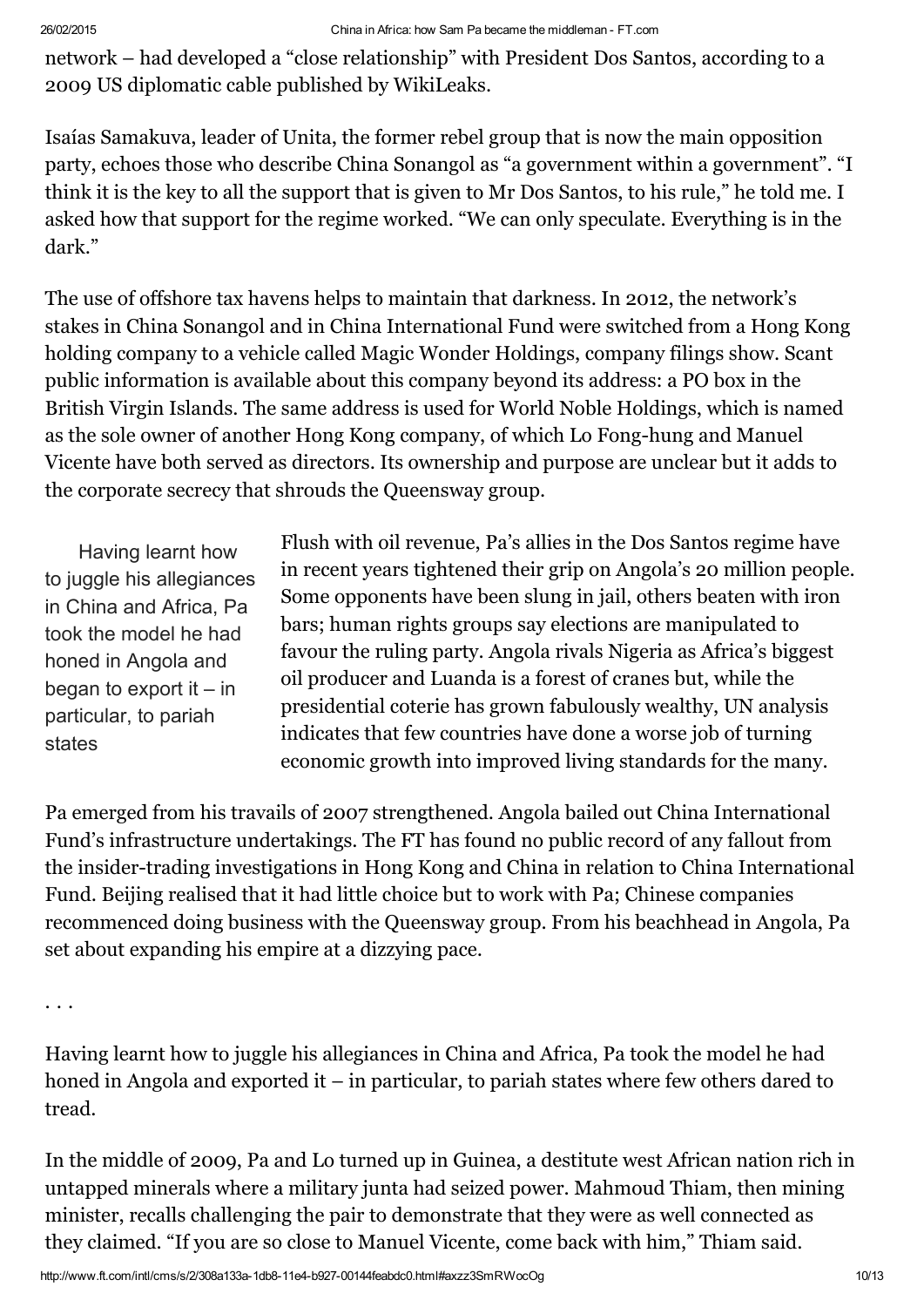Three days later, Pa landed in Conakry, Guinea's ramshackle capital, with Vicente, Thiam recalls. The junta needed funds badly. Thiam said Pa promised a \$30m "goodwill gesture" and the money was promptly transferred to Guinea, earmarked for emergency public spending.

Discussions began on a \$7bn deal under which China International Fund would build infrastructure in exchange for mineral rights. It was unveiled days after troops slaughtered more than 150 opposition demonstrators at the national stadium in September 2009. Pa was undeterred. Thiam told me the company provided \$100m to prop up the junta's finances. Shortly after the massacre, Beijing sought to distance itself from China International Fund. "The Chinese government has nothing to do with its business operations," a Chinese foreign ministry spokesman told reporters. But within months, a Chinese state-owned locomotive company was exporting trains to Guinea in conjunction with the company.

Sam Pa's Guinea deal unravelled after an assassination attempt forced the junta's leader into exile and elections in 2010 returned power to civilians. "Since I came to power, Sam has not been to Guinea," Alpha Condé, Guinea's president, told me in November. Yet China International Fund has combined the mining permits it was granted under the junta with those of Bellzone, a London-listed mining junior, forming a joint venture. In 2012, both companies secured rights to supply iron ore to Glencore, the Swiss commodity trader.

Pa is constantly on the move. In the first months of this year, the jet he is believed to use touched down in Hong Kong, Singapore (where China Sonangol has a base), Mauritius, Madagascar, the Maldives, Luanda, Harare, Jakarta and Beijing, according to public flight records. He has large sums at his disposal. A ledger of Queensway group payments published in a ruling by the Hong Kong high court last year records a HK\$11,700,000 (\$1.5m) "cash advance" by China International Fund to "Mr Sam" in 2009. Other entries refer to Queensway group dealings in Tanzania, Nigeria and North Korea.

That court ruling also offered a glimpse of the Queensway group's techniques in courting African governments. Weighing testimony in a dispute involving Wu Yang, a Chinese businessman who claimed he had not been paid some \$40m in dividends for helping to broker the Queensway group's original oil deal, the Hong Kong judge wrote that the profits were being used to "curry favour" in Angola. And the ledger of payments suggested similar tactics elsewhere. According to the ledger, in 2009, the year that China International Fund secured mining rights in Mozambique, a Queensway group company made a "loan for project" worth \$300,000 to Antonio Inacio Junior – the name of Mozambique's ambassador in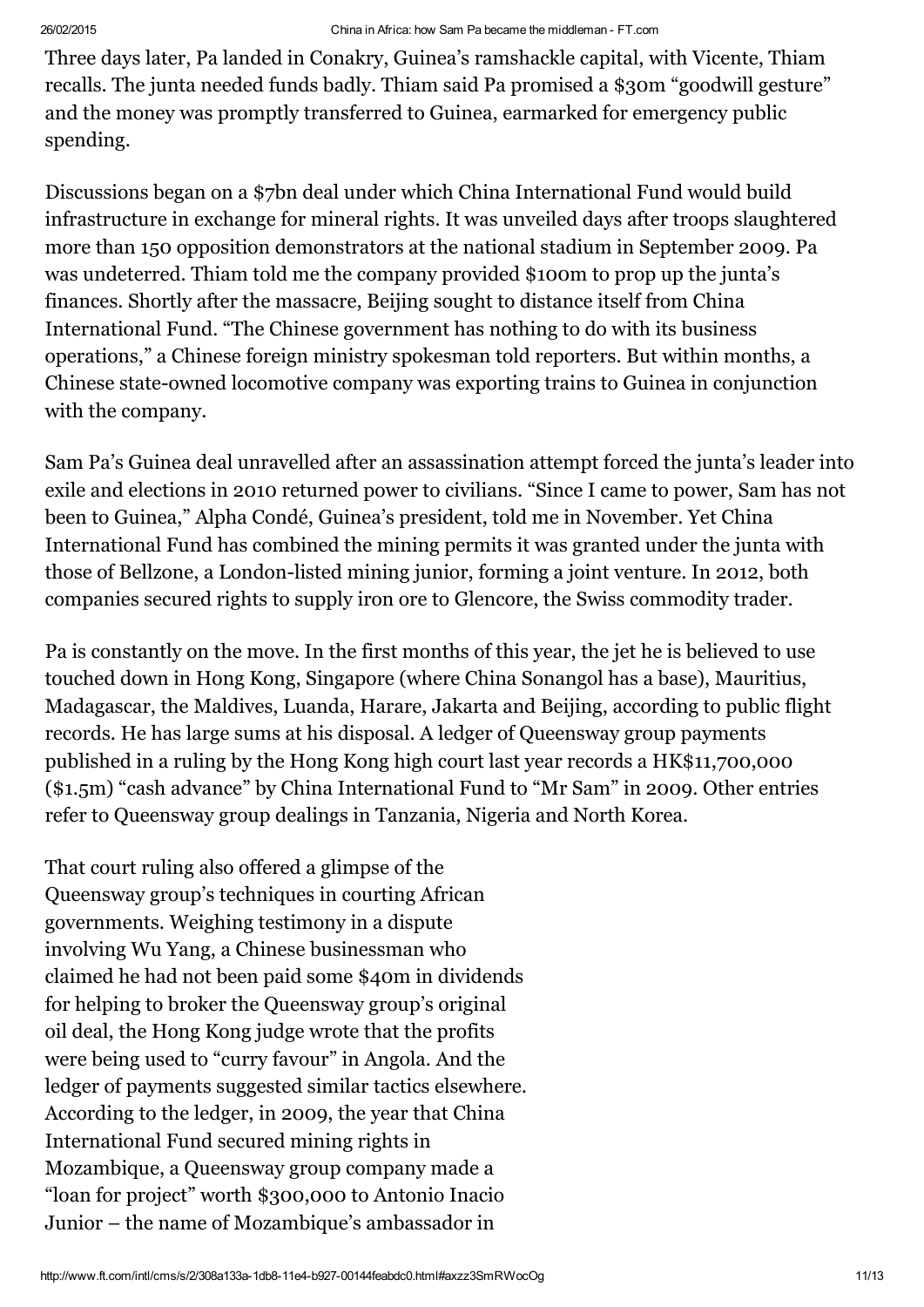Beijing. The ambassador did not respond to a faxed request for comment; China Sonangol, in its letter, declined to answer questions about the loan.

As journalists and activists have added more pieces to the Queensway puzzle, Washington has taken an interest in Sam Pa – not least because, in 2008, China Sonangol bought one of the most celebrated pieces of Manhattan real estate, the former JPMorgan building at 23 Wall Street. In April this year, Pa's willingness to deal with despots began to catch up with him: the US Treasury added his seven names to the list of those subject to sanctions because they are deemed to be active supporters of Robert Mugabe's regime in Zimbabwe.



23 Wall Street, the former JPMorgan building in New York now owned by China Sonangol

The US did not disclose its specific reasons. But in 2012, the British anti-corruption group Global Witness

had published a report based on what it said were leaked Zimbabwean intelligence documents showing that Pa had been allowed to export diamonds from the militarycontrolled Marange fields after he furnished Mugabe's secret police with 200 vehicles and \$100m. (Following the Global Witness report, lawyers for China International Fund said the company had provided funds to the Zimbabwean government for "legitimate business reasons", denied having funded the secret police and said the Queensway-linked company that had been granted a Marange diamond concession had deemed it unviable and had exported "not a single carat".)

US sanctions freeze the US assets of targeted people and companies and prohibit Americans from doing business with them. But because Pa is formally only an adviser to Queensway companies, his presence on the sanctions list will not necessarily curtail the group's activities. New deals have followed. During President Vladimir Putin's visit to China in the wake of Russia's annexation of Crimea, Pa signed a deal for China International Fund to work on a new Metro line in Moscow.

Through a decade of deal-making, Sam Pa has demonstrated resilience. "He still has the Rolodex, he still knows how to get close to elites in fragile states and, most importantly, he knows how to operate under the radar and just beyond the reach of law enforcement," says J R Mailey, one of the authors of a 2009 US congressional report on the Queensway group, which coined its name, and who is preparing a second report on the group at the Pentagon's Africa Center for Strategic Studies.

China's arrival has sent a frisson of possibility through Africa. But some sense danger. Lamido Sanusi, until recently the reformist governor of Nigeria's central bank, has warned that, in embracing its Chinese suitors, "Africa is now willingly opening itself up to a new form of imperialism". Sam Pa is a creature of the era of globalisation, fusing state, corporate